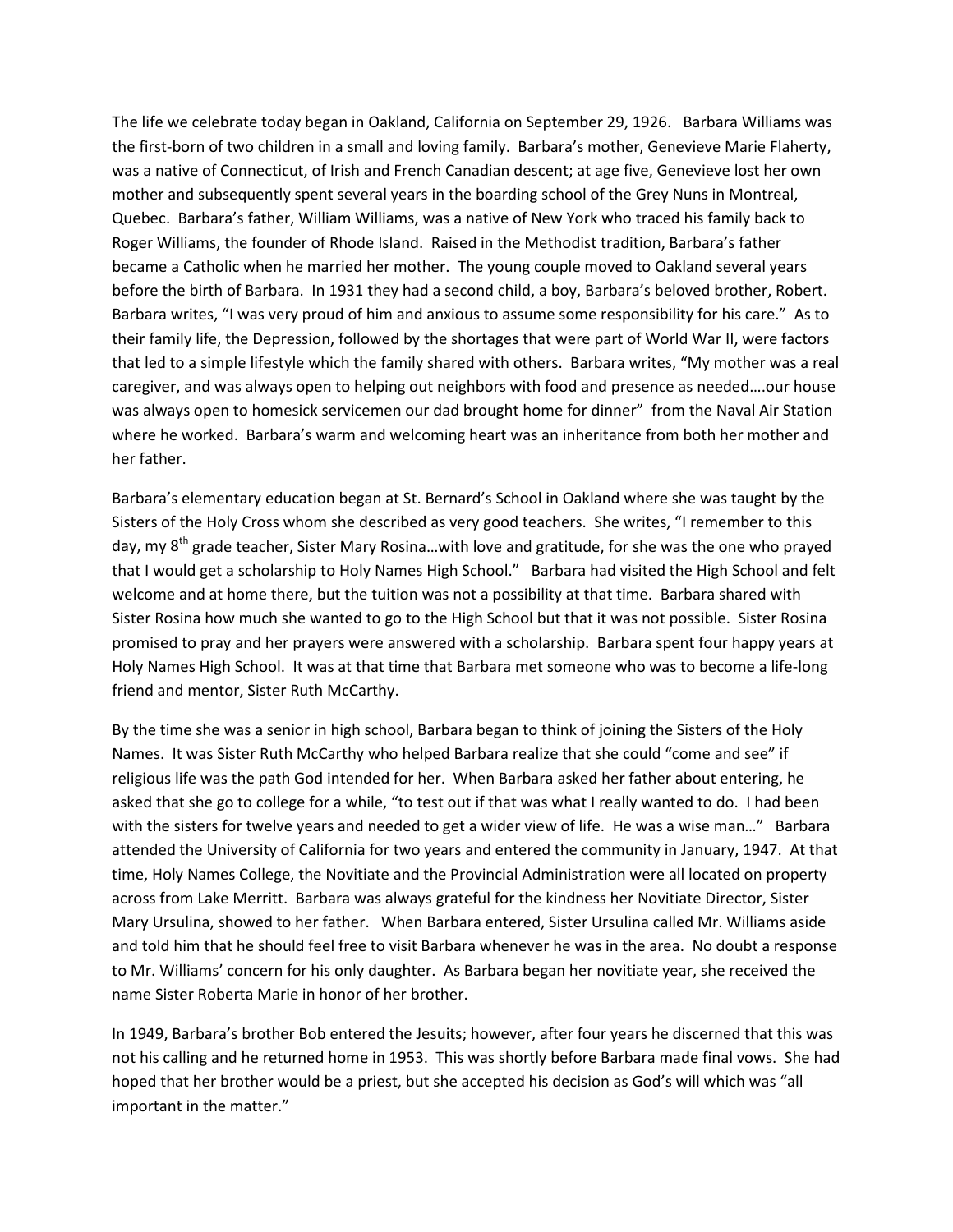Barbara described her first years of religious life as being filled with many changes, lots of activity, and more study, and while they were happy ones for her, she did regret that, given her many different teaching assignments, there was not much time to get to know her Sister companions or the families in the various parishes. She taught elementary school for nineteen years and secondary school for six years. About that time she writes, "Sister Ruth McCarthy remained friend and mentor during those years, and was really a spiritual director for me before the term became popular."

In 1967 Barbara attended the University of Chile on a summer fellowship; upon her return she continued her doctoral studies at UC Berkeley while teaching at Holy Names College. She completed her studies and spent twenty-five years teaching political science at the College.

In 1970 Barbara made a retreat with the Jesuit priest Father Armand Nigro. Barbara identified this event as "Perhaps the most significant turning point in my life." Father Nigro told the retreatants that women should be involved in both retreat and spiritual direction ministries. Barbara experienced a "call within a call" and became part of the California Province Retreat Team for the next twenty-five years of its existence. She speaks of this time as the happiest and most fruitful of her life. In addition to her teaching, she served as spiritual director for men and women religious and laity in the Institute of Spirituality and Worship, and at JSTB in Berkeley. She also worked with the Christian Life Communities and with the Connections program which integrated  $19<sup>th</sup>$  Annotation Retreats with Justice concerns.

This same period of time, Barbara acknowledged, held what she described as her "biggest sorrows." Her father died in 1971. Her parents had moved to Los Gatos and Mr. Williams' Mass of Resurrection was celebrated in the Holy Names Convent Chapel there, a privilege for which the family was very grateful. The next loss for Barbara was the death of Sister Ruth McCarthy in 1977. In 1980, Barbara's mother died. Two years later, Barbara was diagnosed with cancer and had serious surgery from which she made a complete recovery. In 1988, Barbara's beloved brother Robert was killed in an accident; he was hit by a car while crossing the street. Bob had married and was the father of five children with whom Barbara kept in close touch. In his later years, Bob once more felt called to the priesthood and went to Spokane to Mater Dei Seminary; he was fifty-seven when he died. It was a death that Barbara described as a deeply felt tragedy, and to the end of her life, Robert's portrait had a place of honor in her room.

The light and shadows that are part of life's journey were certainly present for Barbara, but the shadows did not overcome her cheerful, welcoming spirit and her faithful presence to God in all circumstances. In 1992, when she was sixty-six, Barbara asked to retire from Holy Names College to pursue a full-time ministry directing the Spiritual Exercises in Daily Life at the San Francisco Theological Seminary and at the First Congregational Church in Berkeley. At that same time she also served as the California Province Retreat Team Coordinator which involved leading the efforts that produced each summer's program of retreats at Villa Maria del Mar in Santa Cruz and at the Los Gatos Villa. In 1994, Barbara had a second bout with cancer; she again recovered and was able to pursue the ministries in spirituality that shaped her life and meant so much to her.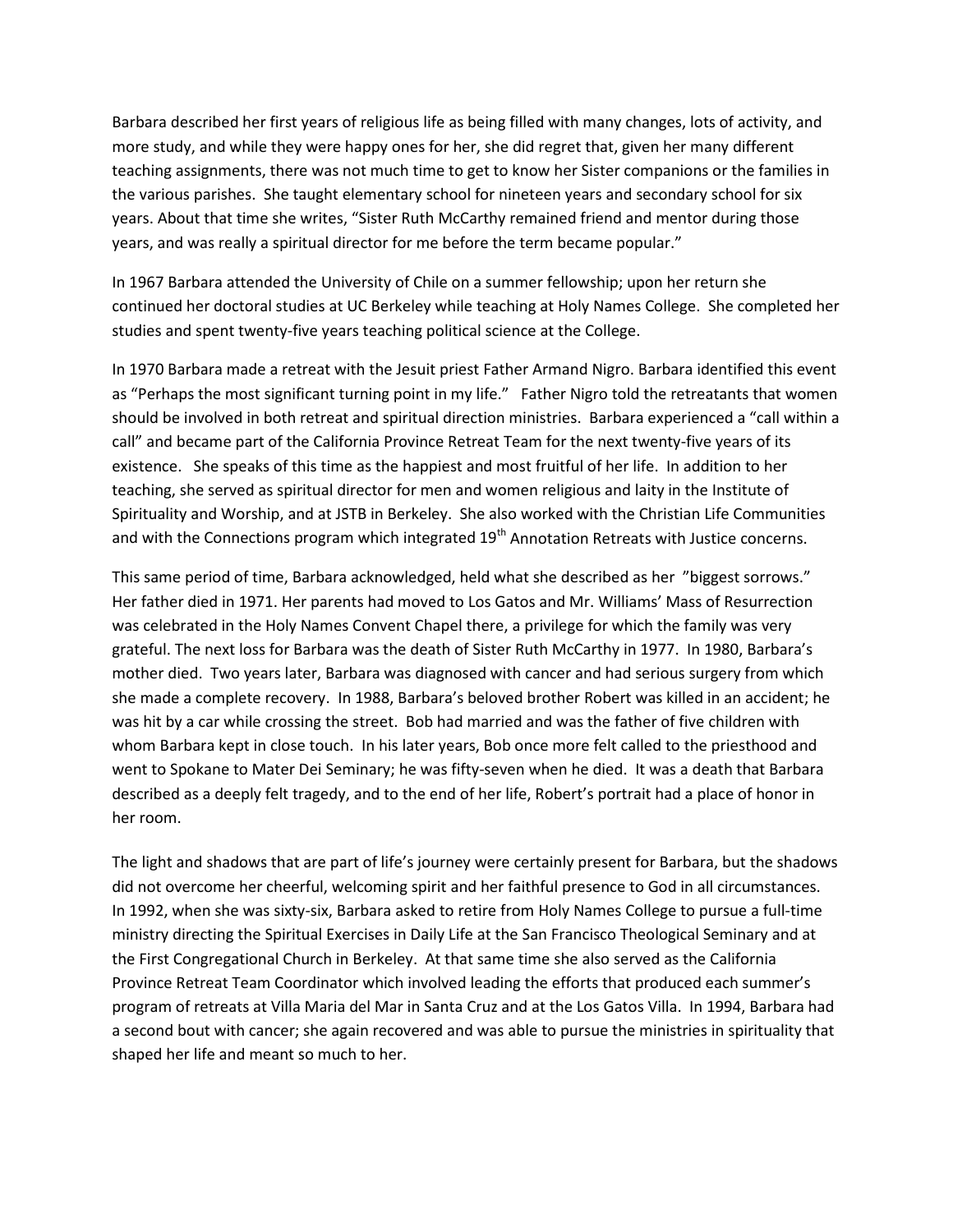Three years later, Barbara semi-retired to the SNJM community on San Antonio Avenue in Alameda, continuing her spiritual direction and service on the Province Retreat Team. At St. Joseph's Parish, she initiated and directed the program for the Spiritual Exercises in Daily Life. Barbara was also involved in other aspects of parish life at St. Joseph's, including leading the weekly Communion service in the church.

Barbara's next move was to Holy Names Convent in Los Gatos in 2012. She became part of the community which moved to Merrill Gardens in November of the next year. There, true to the orientations of her life, she offered a specially adapted course in the Spiritual Exercises in Daily Life. The residents who were able to participate continue to express their gratitude for that opportunity and experience. In May, 1996, Sister Barbara had received the Holy Names University Alumni Award for Service to the Community. On that occasion Sister Cynthia Canning, in her introduction of Barbara, said, in part, that Barbara was a person who had "touched people so deeply," a person who was "comfortable, warm, welcoming, with a great heart…" This description fit Barbara to the end of her life. She deeply touched many of the residents at Merrill Gardens; she had shared with them the priceless gift of prayer and the spiritual journey.

As she approached her 90<sup>th</sup> birthday, Barbara received the diagnosis of a terminal illness which carried a finality which could possibly be postponed by radical treatment but could not be avoided. Barbara chose to allow her illness to run its course without any extreme measures. She was happily surprised to be able to celebrate her  $90<sup>th</sup>$  birthday. She continued to greet her visitors in her warm welcoming way. Eventually Barbara was at the point of needing the care best supplied by the skilled nursing available at Our Lady of Fatima Villa. Once moved, she declared it was the right choice.

Barbara left copious notes concerning her rich, full life. They contain a litany of the names of people to whom she was especially grateful, friends, teachers, priests, members of her religious community. This spirit of gratitude is pervasive in her reflections on her life, and it must have contributed to her ability to greet each day and each person with a warm welcome. There are so many people who sent personal and beautiful reflections on Barbara's life. One of these described another of her special gifts: "As everyone who knew Barbara could appreciate, she was a woman of keen intellect, spiritual depth, and deep faith. She clearly advocated for significant change in the Church and society, and especially promoted the role of women, but did so in a liberating way which invited men into the transformational process as advocates and partners. Committed to mutuality, she lived it with amazing freedom and creativity."

There is another quality that struck me as I read Barbara's narrative. It is the instinctive affection for God and the things of God. Barbara experienced her life as a journey with God and toward God, all the while responding to the graces her life presented to her, in the Sacraments, in the opportunities for prayer and spiritual development, in the relationships that sustained her and helped her discern her path. All of this she came to understand as something to be joyfully shared in the many ministries that were hers.